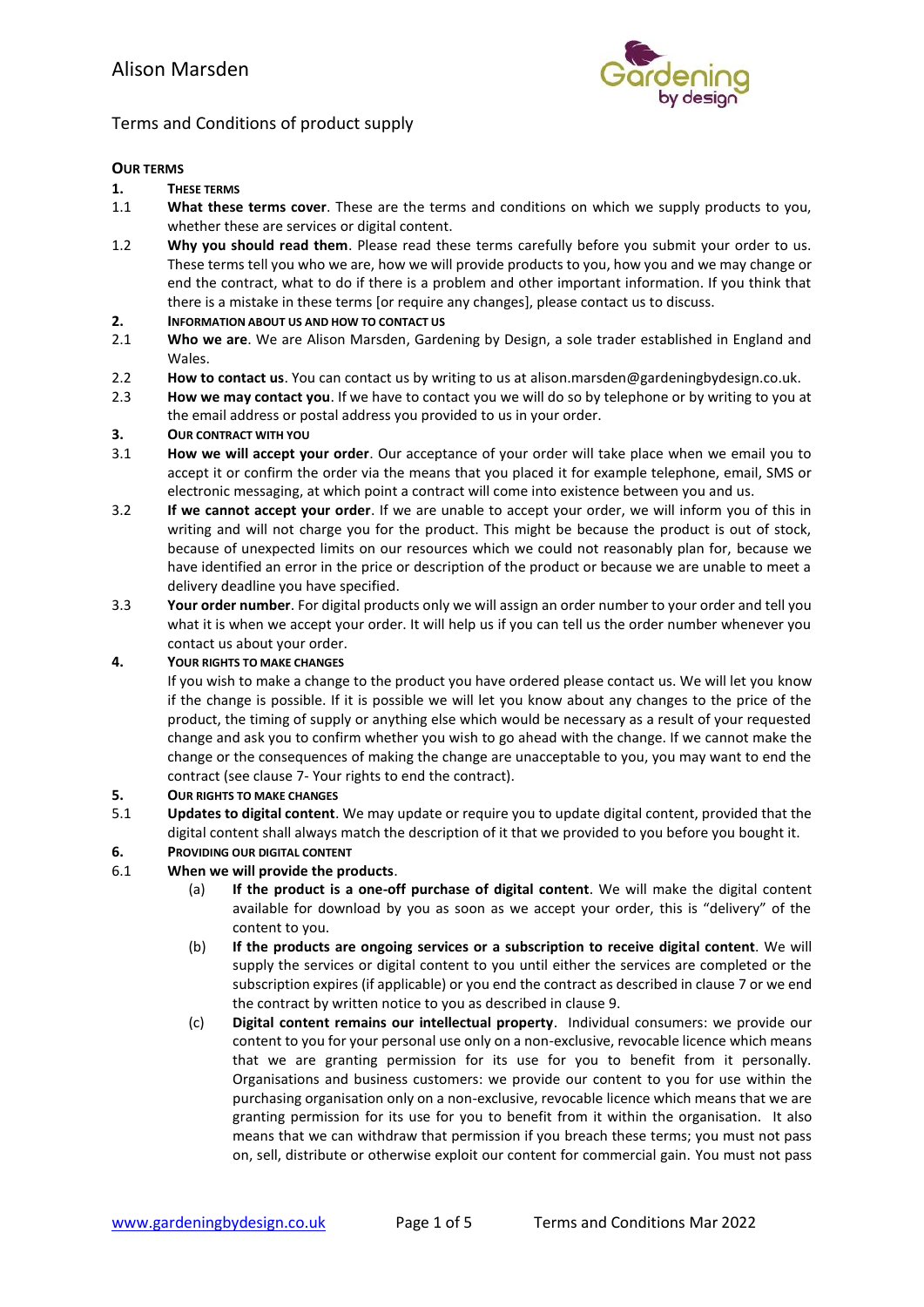

on or distribute the content or internet urls, links, passwords or other information allowing another person to access the content.

- 6.2 **We are not responsible for delays outside our control**. If our supply of the products is delayed by an event outside our control then we will contact you as soon as possible to let you know and we will take steps to minimise the effect of the delay. Provided we do this we will not be liable for delays caused by the event, but if there is a risk of substantial delay you may contact us to end the contract and receive a refund for any products you have paid for but not received.
- 6.3 **Reasons we may suspend the supply of products to you**. We may have to suspend the supply of a product to:
	- (a) deal with technical problems or make minor technical changes;
	- (b) update the product to reflect changes in relevant laws and regulatory requirements;
	- (c) make changes to the product as requested by you or notified by us to you (see clause 5).
- <span id="page-1-0"></span>**7. YOUR RIGHTS TO END THE CONTRACT**
- You can always end your contract with us. Your rights when you end the contract will depend on what you have bought, whether there is anything wrong with it, how we are performing and when you decide to end the contract:
	- (a) **If what you have bought is faulty or misdescribed you may have a legal right to end the contract, see clause 10;**
	- (b) **If you want to end the contract because of something we have done or have told you we are going to do, see clause 7.2;**
	- (c) **If you have just changed your mind about the product, see clause 7.3**. You may be able to get a refund if you are within the cooling-off period, but this may be subject to deductions;
	- (d) **In all other cases (if we are not at fault and there is no right to change your mind), see clause 7.6.**
- 7.2 **Ending the contract because of something we have done or are going to do**. If you are ending a contract for a reason set out at (a) to (c) below the contract will end immediately and we will refund you in full for any products which have not been provided and you may also be entitled to compensation. The reasons are:
	- (a) we have told you about an upcoming change to the product or these terms which you do not agree to;
	- (b) we have told you about an error in the price or description of the product you have ordered and you do not wish to proceed; or
	- (c) you have a legal right to end the contract because of something we have done wrong.
- 7.3 **Exercising your right to change your mind (Consumer Contracts Regulations 2013)**. For most products bought online you have a legal right to change your mind within 14 days and receive a refund. These rights, under the Consumer Contracts Regulations 2013, are explained in more detail in these terms.
- 7.4 **When you don't have the right to change your mind**. You do not have a right to change your mind in respect of:
	- (a) digital products after you have started to download or stream these;
	- (b) services, once these have been completed, even if the cancellation period is still running;
	- (c) products sealed for health protection or hygiene purposes, once these have been unsealed after you receive them;
	- (d) sealed audio or sealed video recordings or sealed computer software, once these products are unsealed after you receive them; and
	- (e) any products which become mixed inseparably with other items after their delivery.
- 7.5 **How long do I have to change my mind?** How long you have depends on what you have ordered and how it is delivered.
	- (a) **Have you bought services?** If so, you have 7 days after the day we email, or otherwise contact, you to confirm we accept your order. However, once we have completed the services you cannot change your mind, even if the period is still running. If you cancel after we have started the services, you must pay us for the services provided up until the time you tell us that you have changed your mind.
	- (b) **Have you bought digital content for download or streaming?** if so, you have 14 days after the day we email you to confirm we accept your order, or, if earlier, until you start downloading or streaming. If we delivered the digital content to you immediately, and you agreed to this when ordering, you will not have a right to change your mind.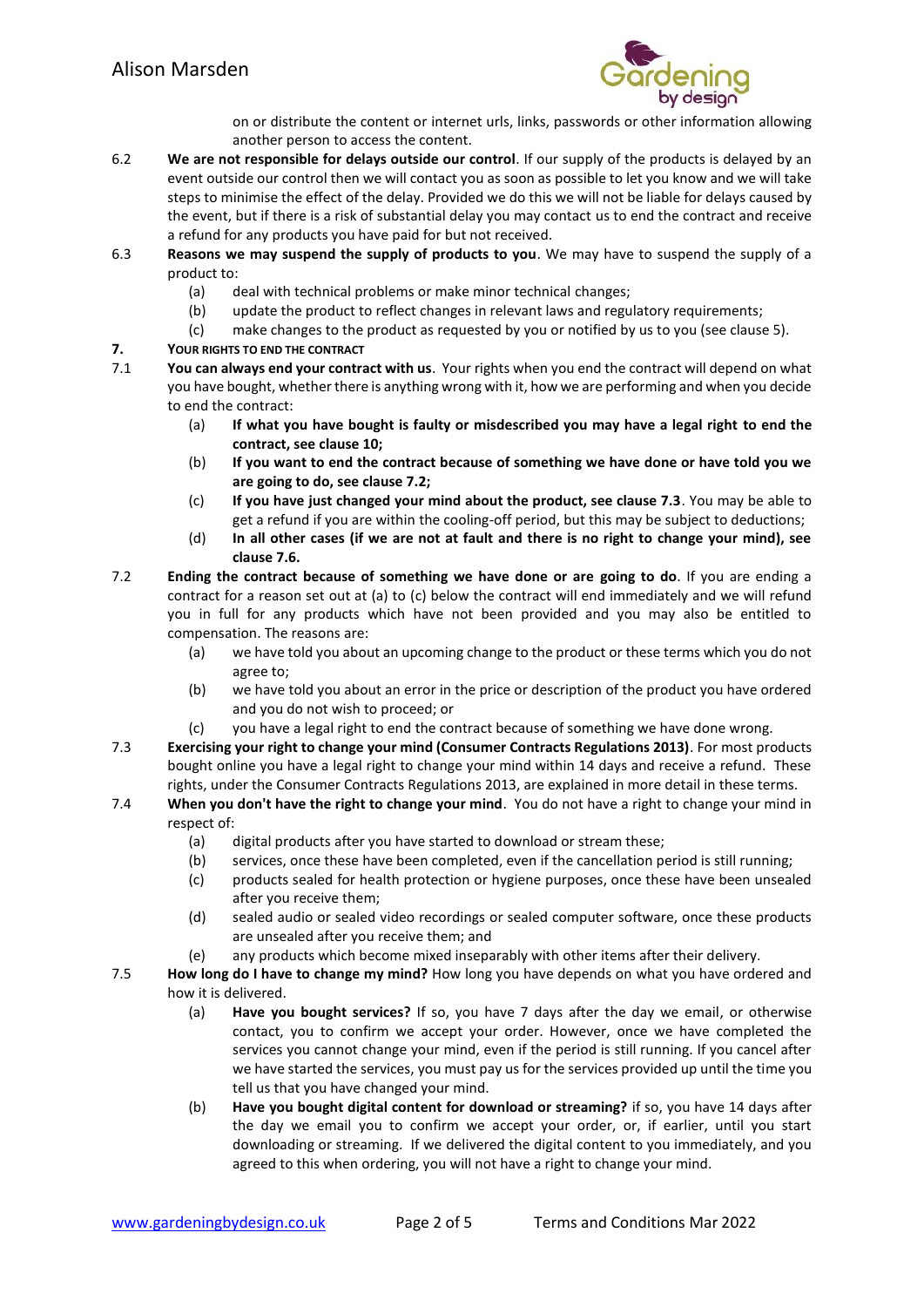# Alison Marsden



- 7.6 **Ending the contract where we are not at fault and there is no right to change your mind**. Even if we are not at fault and you do not have a right to change your mind, you can still end the contract before it is completed, but you may have to pay us compensation. A contract for digital content is completed when the product is downloaded or streamed and paid for. A contract for services is completed when we have finished providing the services and you have paid for them. If you want to end a contract before it is completed where we are not at fault and you have not changed your mind, just contact us to let us know. The contract will end immediately and we will refund any sums paid by you for products not provided but we may deduct from that refund (or, if you have not made an advance payment, charge you) reasonable compensation for the net costs we will incur as a result of your ending the contract.
- **8. HOW TO END THE CONTRACT WITH US (INCLUDING IF YOU HAVE CHANGED YOUR MIND)**
- 8.1 **Tell us you want to end the contract**. To end the contract with us, please let us know by email. Email us at alison.marsden@gardeningbydesign.co.uk. Please provide your name, home address, details of the order and, where available, your phone number and email address.
- 8.2 **Deductions from refunds if you are exercising your right to change your mind about receiving our services**. We may deduct from any refund an amount for the supply of the service for the period for which it was supplied, ending with the time when you told us you had changed your mind. The amount will be in proportion to what has been supplied, in comparison with the full coverage of the contract.
- 8.3 **When your refund will be made**. Your refund will be made within 14 days of your telling us you have changed your mind.
- **9. OUR RIGHTS TO END THE CONTRACT**
- 9.1 **We may end the contract if you break it**. We may end the contract for a product at any time by writing to you if you do not make any payment to us when it is due and you still do not make payment within 7 days of us reminding you that payment is due.
- 9.2 **You must compensate us if you break the contract**. If we end the contract in the situations set out in clause 9.1 we will refund any money you have paid in advance for products we have not provided but we may deduct or charge you reasonable compensation for the net costs we will incur as a result of your breaking the contract.

#### **10. IF THERE IS A PROBLEM WITH THE PRODUCT**

- 10.1 **How to tell us about problems**. If you have any questions or complaints about the product, please contact us. You can write to us at alison.marsden@gardeningbydesign.co.uk.
- 10.2 **Summary of your legal rights**. We are under a legal duty to supply products that are in conformity with this contract. See the box below for a summary of your key legal rights in relation to the product. Nothing in these terms will affect your legal rights.

#### **Summary of your key legal rights**

If your product is **digital content**, the Consumer Rights Act 2015 says digital content must be as described, fit for purpose and of satisfactory quality:

- if your digital content is faulty, you're entitled to a repair or a replacement.
- if the fault can't be fixed, or if it hasn't been fixed within a reasonable time and without significant inconvenience, you can get some or all of your money back
- if you can show the fault has damaged your device and we haven't used reasonable care and skill, you may be entitled to a repair or compensation

If your product is **services**, the Consumer Rights Act 2015 says:

- you can ask us to repeat or fix a service if it's not carried out with reasonable care and skill, or get some money back if we can't fix it.
- if you haven't agreed a price beforehand, what you're asked to pay must be reasonable.
- if you haven't agreed a time beforehand, it must be carried out within a reasonable time.

#### **11. PRICE AND PAYMENT**

- 11.1 **Where to find the price for the product**. For digital products the price of the product (which excludes VAT) will be the price indicated on the order pages when you placed your order. For services the price will be as indicated on the website page describing the service and confirmed by us before you commit your order.
- 11.2 **We will pass on changes in the rate of VAT**. If the rate of VAT changes between your order date and the date we supply the product, we will adjust the rate of VAT that you pay, unless you have already paid for the product in full before the change in the rate of VAT takes effect.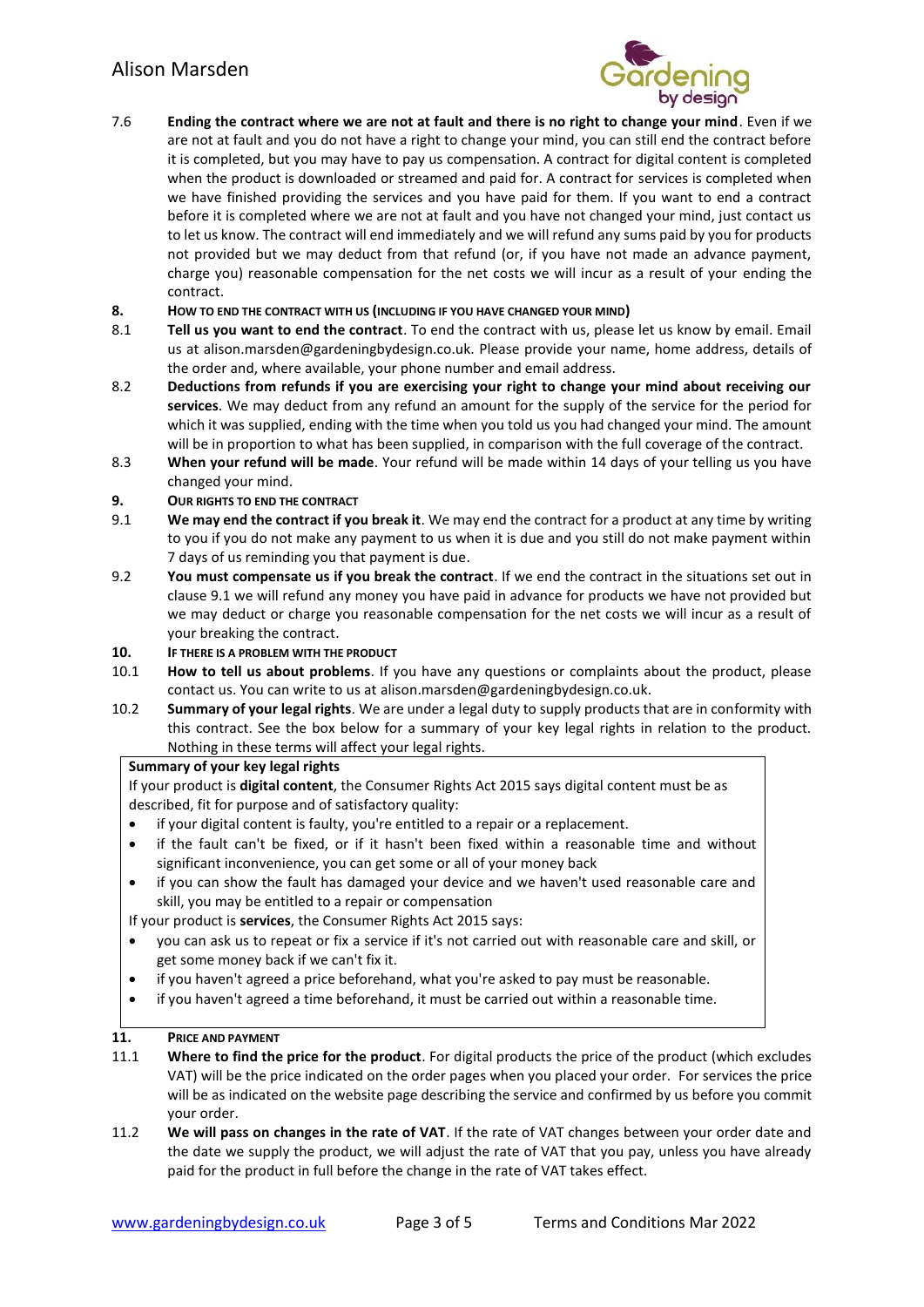

- 11.3 **What happens if we got the price wrong**. It is always possible that, despite our best efforts, some of the products we sell may be incorrectly priced. We will do our best to rectify any error in pricing and may end the contract at our sole discretion if the error was obvious at the time you placed the order.
- 11.4 **When you must pay and how you must pay**. We accept payment by PayPal. When you must pay depends on what product you are buying:
	- (a) For **digital content**, you must pay for the products before we deliver them by sending you a download link.
	- (b) For **services**, we may require you to make an advance payment of 25% of the price of the services, before we start providing them. We will invoice you for the balance of the price of the services when we have completed them or, if our services are to be delivered over a longer period of time, we will invoice you periodically for the services until the services are completed. You must pay each invoice within 14 calendar days after the date of the invoice.
- 11.5 **We can charge interest if you pay late**. If you do not make any payment to us by the due date we may charge interest to you on the overdue amount at the rate of4% a year above the Bank of England base rate. This interest shall accrue on a daily basis from the due date until the date of actual payment of the overdue amount, whether before or after judgment. You must pay us interest together with any overdue amount.

#### **12. OUR LIABILITY**

- 12.1 **Our content is provided to you as a source of general information**. Our digital content and information provided in talks and workshops is not advice which is specific to you and we cannot be held responsible for any results, or lack of results, in your garden. You should consider individual circumstances including climate, soil and situation, before applying it. Advice given one-to-one, whether onsite or remotely, is based on visual inspection and information that you provide about the garden. Further detailed assessment such as a survey, review of local planning constraints including Tree Preservation Orders or soil analysis may be needed before you undertake work on the garden.
- 12.2 **We are responsible to you for foreseeable loss and damage caused by us**. If we fail to comply with these terms, we are responsible for loss or damage you suffer that is a foreseeable result of our breaking this contract or our failing to use reasonable care and skill, but we are not responsible for any loss or damage that is not foreseeable. Loss or damage is foreseeable if either it is obvious that it will happen or if, at the time the contract was made, both we and you knew it might happen, for example, if you discussed it with us during the sales process.
- 12.3 **We do not exclude or limit in any way our liability to you where it would be unlawful to do so**.
- 12.4 **When we are liable for damage to your property**. If we are providing services in your property, we will make good any damage to your property caused by us while doing so. However, we are not responsible for the cost of repairing any pre-existing faults or damage to your property that we discover while providing the services.
- 12.5 If defective digital content which we have supplied damages a device or digital content belonging to you and this is caused by our failure to use reasonable care and skill we will either repair the damage or pay you compensation. However, we will not be liable for damage which you could have avoided by following our advice to have in place the minimum system requirements advised by us.
- 12.6 **We are not liable for business losses**. If we supply any products and services and you use them for any commercial, business or re-sale purpose we will have no liability to you for any loss of profit, loss of business, business interruption, or loss of business opportunity.

#### **13. ALTERNATIVE DISPUTE RESOLUTION**

13.1 **Alternative dispute resolution if you are a consumer.** Alternative dispute resolution is a process where an independent body considers the facts of a dispute and seeks to resolve it, without you having to go to court. We will always strive to reach an amicable solution with you but disputes may be submitted for online resolution to the European Commission Online Dispute Resolution platform.

## **14. HOW WE MAY USE YOUR PERSONAL INFORMATION**

- 14.1 **How we will use your personal information**. We will use the personal information you provide to us:
	- (a) to supply the products and services to you;
	- (b) to process your payment for the products; and
	- (c) if you agreed to this during the order process or by joining our email mailing list, to give you information about similar products and services that we provide, but you may stop receiving this at any time by contacting us.